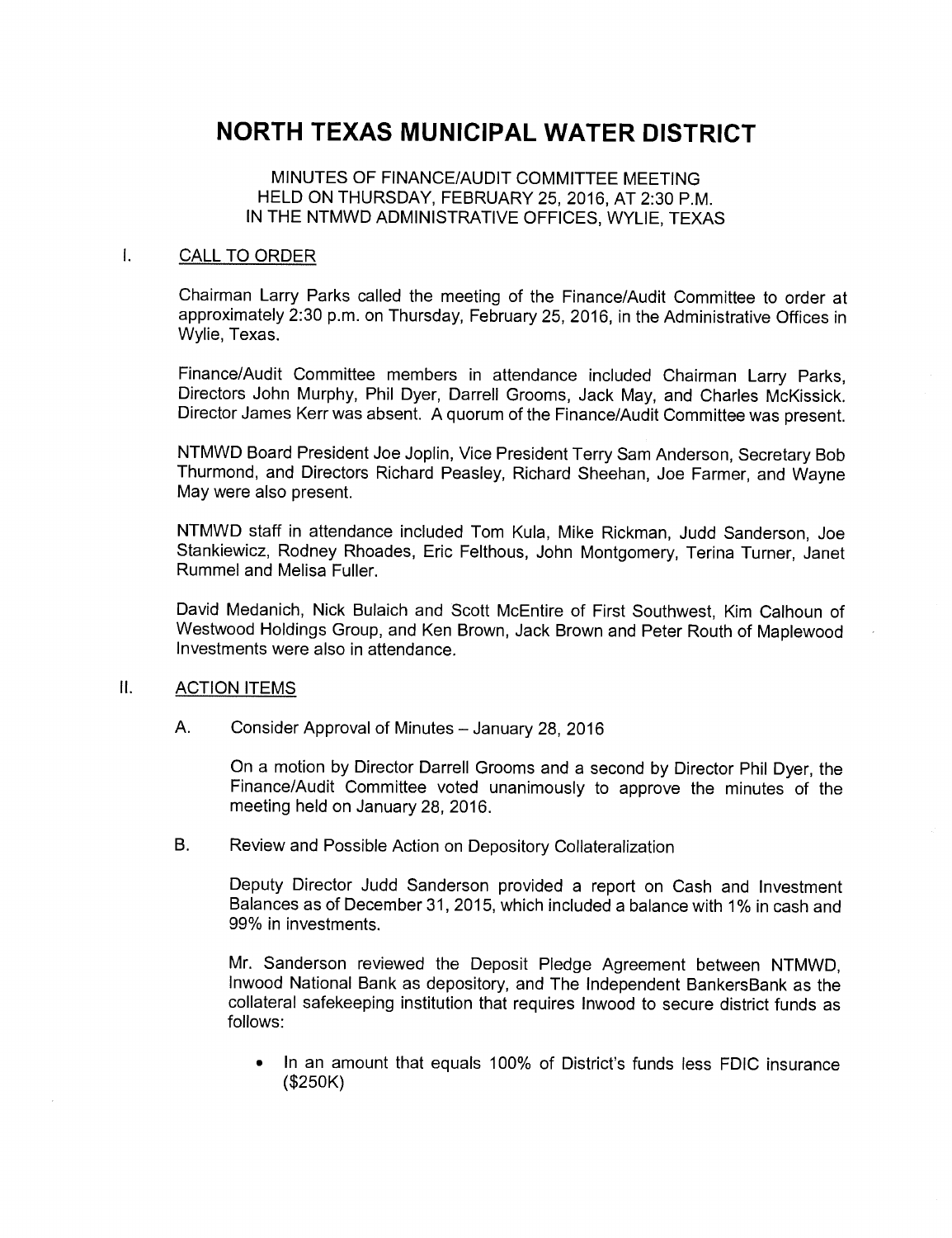- By pledging securities ( authorized by Public Funds Collateral Act) as collateral
	- o Securities are held by The Independent BankersBank
	- o Securities are pledged solely to and for NTMWD

Deputy Director Judd Sanderson reviewed investments with TexPool and Logic. Scott McEntire provided information on the investments.

On a motion by Director John Murphy and a second by Director Phil Dyer, the Finance/Audit Committee voted unanimously to accept the depository collateralization report.

C. Review and Possible Action on Lower East Fork Wastewater Interceptor System Bond Refunding Alternatives

David Medanich of First Southwest reviewed the plan to refund approximately \$11.7 million in outstanding bonds for the Lower East Fork Wastewater Interceptor System, which currently results in over \$1,500,000 of debt services savings to the District. Bonds will be sold via competitive sale on March 24, 2016.

On a motion by Director Phil Dyer and a second by Director John Murphy the Finance/Audit Committee voted unanimously to recommend proceeding with the Lower East Fork Wastewater Interceptor System Refunding bond sale.

D. Review and Possible Action on Muddy Creek Regional Wastewater System Bond Refunding Alternatives

David Medanich of First Southwest reviewed the plan to refund approximately \$5. 7 million in outstanding bonds for the Muddy Creek Regional Wastewater System, which currently results in approximately \$600,000 of debt service savings to the District. Bonds will be sold via competitive sale on March 24, 2016.

On a motion by Director Darrell Grooms and a second by Director Phil Dyer the Finance/Audit Committee voted unanimously to recommend proceeding with the Muddy Creek Regional Wastewater System Bond Refunding bond sale.

E. Review and Possible Action on 2015 Retirement Fund Investment Performance by Maplewood Advisors, Inc.

Judd Sanderson reviewed they history of NTMWD's retirement funds and explained that in 1998 funds were split between Westwood Holdings Group, Maplewood Investors, Inc.

Ken Brown of Maplewood Advisors, Inc., provided an overview of the portfolio. Peter Routh reviewed the 2015 return on investment, which was -2.2% and recommended no changes to the current investment portfolio allocation.